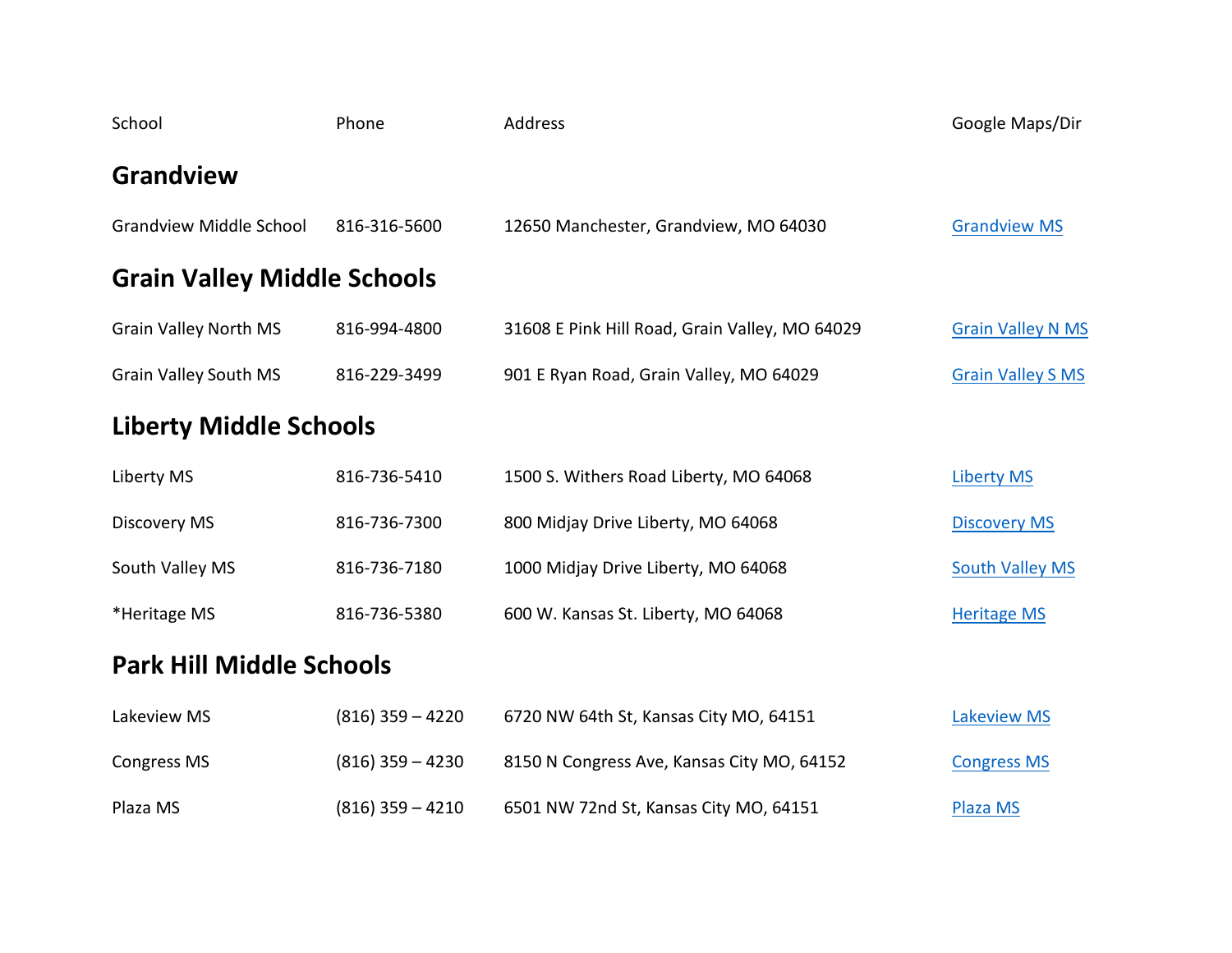## **Independence Middle Schools**

| Osage Trail MS                     | 816-650-7000 | 2101 N. Twyman Road, Independence, MO 64058     | <b>Osage Trail MS</b>      |
|------------------------------------|--------------|-------------------------------------------------|----------------------------|
| *Lewis and Clark Academy           | 816-650-7708 | 24801 E. US 24 Highway Independence, MO 64058   | <b>Lewis and Clark</b>     |
| Lee's Summit Middle Schools        |              |                                                 |                            |
| Summit Lakes MS                    | 816-986-1375 | 3500 SW Windemere Drive, Lee's Summit, MO 64082 | <b>Summit Lakes MS</b>     |
| *Bernard Campbell MS               | 816-986-3175 | 1201 NE Colbern Rd. Lee's Summit, MO 64086      | <b>Bernard Campbell MS</b> |
| *Pleasant Lea MS                   | 816-986-1175 | 630 SW Persels, Lee's Summit, MO 64081-2899     | Pleasant Lea MS            |
| <b>Blue Springs Middle Schools</b> |              |                                                 |                            |
| Delta Woods                        | 816.874.3580 | 4401 NE Lakewood Way, Blue Springs, MO 64064    | Delta Woods                |
| *Brittany Hill MS                  | 816.874.3470 | 2701 NW 1st Street, Blue Springs, MO 64014      | <b>Brittany Hill MS</b>    |
| *Moreland Ridge MS                 | 816.874.3540 | 900 SW Bishop Dr., Blue Springs, MO 64015       | <b>Moreland Ridge MS</b>   |
| *Paul Kinder MS                    | 816.874.3560 | 3930 NW RD Mize Rd, Blue Springs, MO 64015      | <b>Paul Kinder MS</b>      |
| <b>Smithville</b>                  |              |                                                 |                            |
| Smithville MS                      | 816-532-1122 | 675 S. Commercial Ave, Smithville, MO 64089     | <b>Smithville MS</b>       |